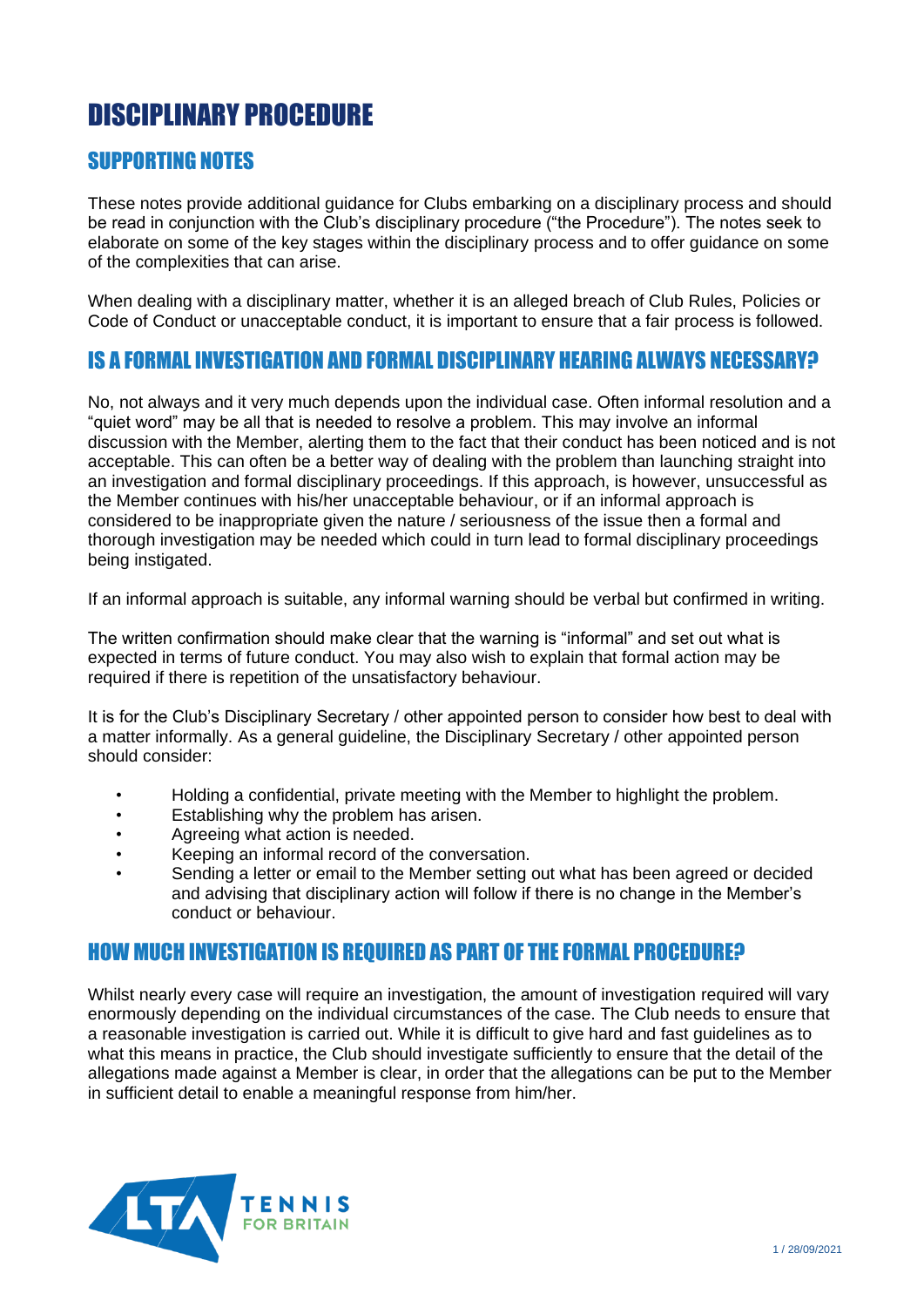If a Member admits the alleged misconduct, breach or inappropriate behaviour, it may be reasonable for the Club to take this at face value without undertaking further investigation.

However, if there is any doubt as to the Member's motives or the truthfulness of the confession, or if their confession implicates others, or if the Member concerned may be particularly vulnerable, for example, by reason of disability, or if there are any extenuating circumstances, these should be investigated.

Any investigation undertaken by the Club should ideally be conducted as quickly as is reasonably possible, without unreasonable delay. Witnesses should be spoken to and notes taken of their recollection of events before memories fade. Consideration also needs to be given as to whether any physical evidence is required. The type of physical evidence required will obviously depend on the issue to be determined: for example, it may be appropriate for the Club to review its CCTV recordings, particularly when this has been requested by the Member.

The evidence of witnesses is often crucial to the investigation. Witnesses should be interviewed privately and the need for confidentiality should be emphasised. Notes should be made of the statement or of the information provided by the witness and where possible the witness asked to sign the statement to confirm that the version of events taken down by the interviewer is correct. If a witness requests anonymity the reason for the request and the motive need to be explored. Clubs should try to avoid anonymising witness statements whenever possible and should only agree to anonymise in exceptional circumstances where a witness has a genuine fear of reprisals. Where a Club decides that the circumstances do warrant anonymity, interviews should be conducted and notes taken without regard to the need for anonymity. The investigator should then consider what, if any, points need to be omitted or redacted to prevent identification.

#### WHO SHOULD CARRY OUT THE INVESTIGATION?

An Investigations Officer should be appointed (by the Disciplinary Secretary or such other nominated person as identified in the Procedure) to gather the relevant information and evidence. The individual should have the requisite skills and the time to undertake the task. The Investigations Officer should not be part of the ultimate Disciplinary Committee. The Investigations Officer is not required to decide whether and how a Member should be disciplined. His/ her role is to gather facts and to decide whether there appears to be a case to answer in a formal disciplinary setting. If there is a case to answer, the matter should be passed to a Disciplinary Committee. If there appears to be no case to answer, the matter should not proceed.

The Investigations Officer should be discouraged from expressing opinions about a Member's conduct. His/her role is not to decide guilt.

# WHAT INFORMATION SHOULD BE GIVEN TO A MEMBER BEFORE A DISCIPLINARY HEARING?

Once the investigation is complete, if the Club decides that a disciplinary hearing is required, it should write to the Member to confirm the outcome of the investigation and invite them to a disciplinary hearing. The letter should set out sufficient information about the allegations and their possible consequences to enable the Member to prepare for the disciplinary hearing. Copies of any documents or evidence on which the Club intends to rely at the hearing should be provided. A disciplinary hearing should never be an ambush. The Member must know, in advance, the nature of the concerns and all evidence in support of those concerns. It is advisable to send the Member a copy of the Procedure, so that the Member understands the process. The Club should also inform the Member in writing of the right to bring a companion.

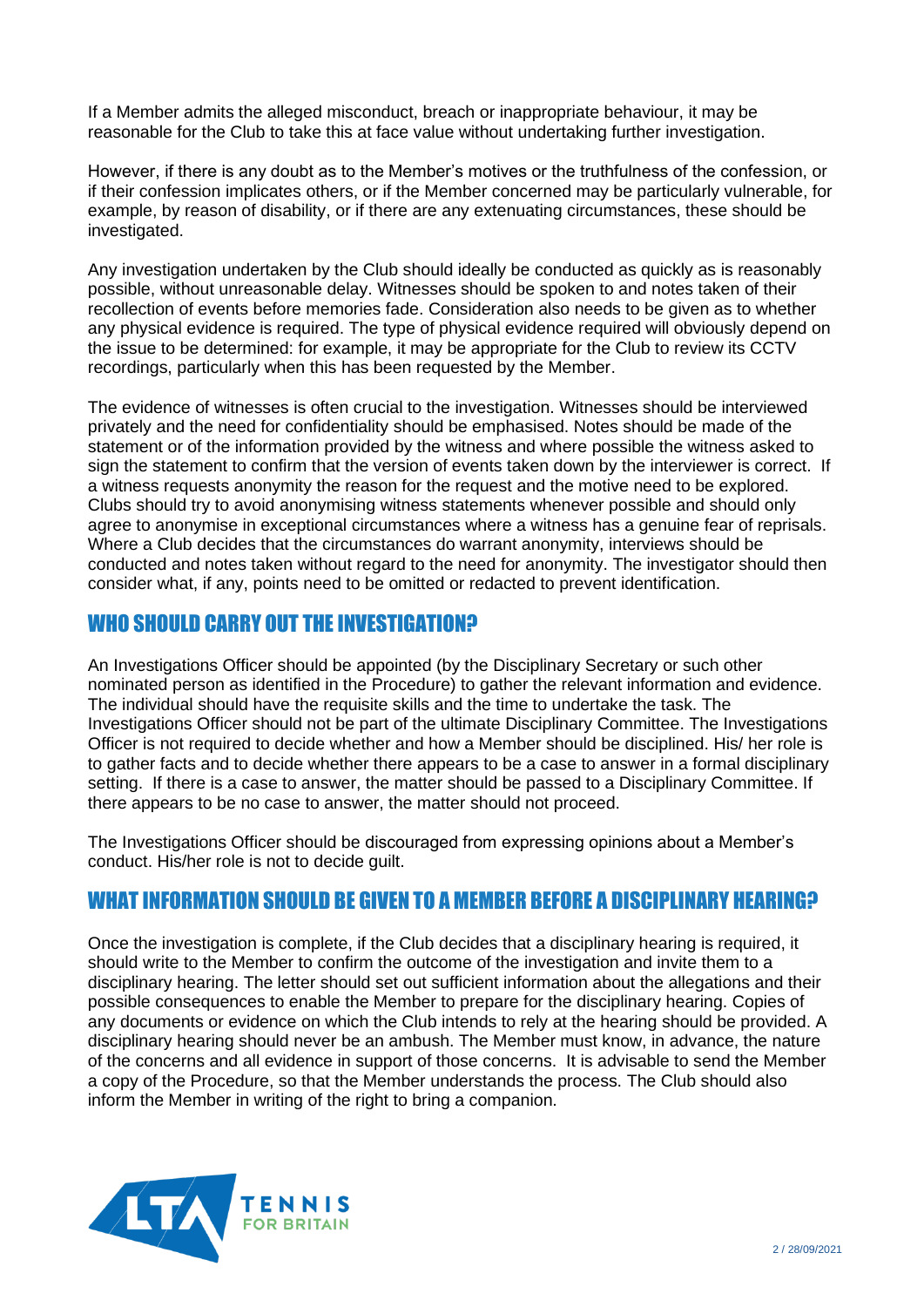The disciplinary invitation letter should also set out the arrangements for the disciplinary hearing. The disciplinary hearing should be convened at a reasonable time and place. If the matter is of a particularly sensitive or confidential nature it may be advisable for the meeting to be conducted away from the Club's premises, at a neutral venue. A Member should be given sufficient time to consider the allegations and to read any witness statements and other investigation materials before the hearing. The Member should also be asked if there are any documents or other evidence they wish to rely on that have not already been disclosed. If the Member suffers from a disability, consider whether any reasonable adjustments need to be made to the hearing arrangements, such as location, timing or facilities.

# WHAT HAPPENS IF A MEMBER IS UNABLE / FAILS TO ATTEND A DISCIPLINARY HEARING?

Members should make every effort to attend a disciplinary hearing. However, Members may seek to postpone their disciplinary hearing, either through their desire to have more time to consider their position or as a result of illness or non-availability of themselves or their chosen companion.

If the Member is unable to attend a hearing with good reason, it would be reasonable to suggest an alternative time that is convenient for the Disciplinary Committee and the Member. If a Member however fails to attend the disciplinary hearing without notice or good cause, the Procedure states that the Disciplinary Committee is permitted to proceed and make a decision in the Member's absence, on the evidence available. This should be a last resort. When considering whether to proceed in the Member's absence, the Club may want to consider the seriousness of the disciplinary issue under consideration and the possible sanctions / outcome and how similar cases in the past have been dealt with before taking that step.

The same points above would apply to attendance at appeal hearings.

### WHAT HAPPENS IF THE MEMBER IS UNABLE TO ATTEND A DISCIPLINARY HEARING DUE TO ILL-HEALTH?

This situation is not uncommon. A Member who, on being told to attend a disciplinary hearing, may absent himself or herself by reason of ill-health, in order to stall the procedure or to try and avoid attending a disciplinary hearing. Alternatively, a Member may genuinely not be well enough to attend a hearing.

The Club would need to consider the nature of the Member's illness and the likely extent of the delay and whether the hearing can reasonably be postponed until the Member is well enough to attend. The Club may decide that the matter can wait until the Member is well enough to attend the hearing, but should ensure that matters are not allowed to drag on, bearing in mind that the Member may not be the only individual with an interest in the matter being resolved. Alternatively, the Club may decide that it needs to proceed with the disciplinary hearing, but by way of alternative means, such as by telephone or video call, at a neutral location, or inviting the Member to submit written submissions and holding a hearing in their absence.

#### WHAT HAPPENS IF A MEMBER'S CHOSEN COMPANION IS UNABLE TO ATTEND A DISCIPLINARY HEARING?

Where a Member's chosen companion is unavailable for a good reason, it would be good practice for the Club to rearrange the hearing to an alternative date. Where the Member's chosen companion is not available for the re-arranged hearing, the Club should either consider rearranging

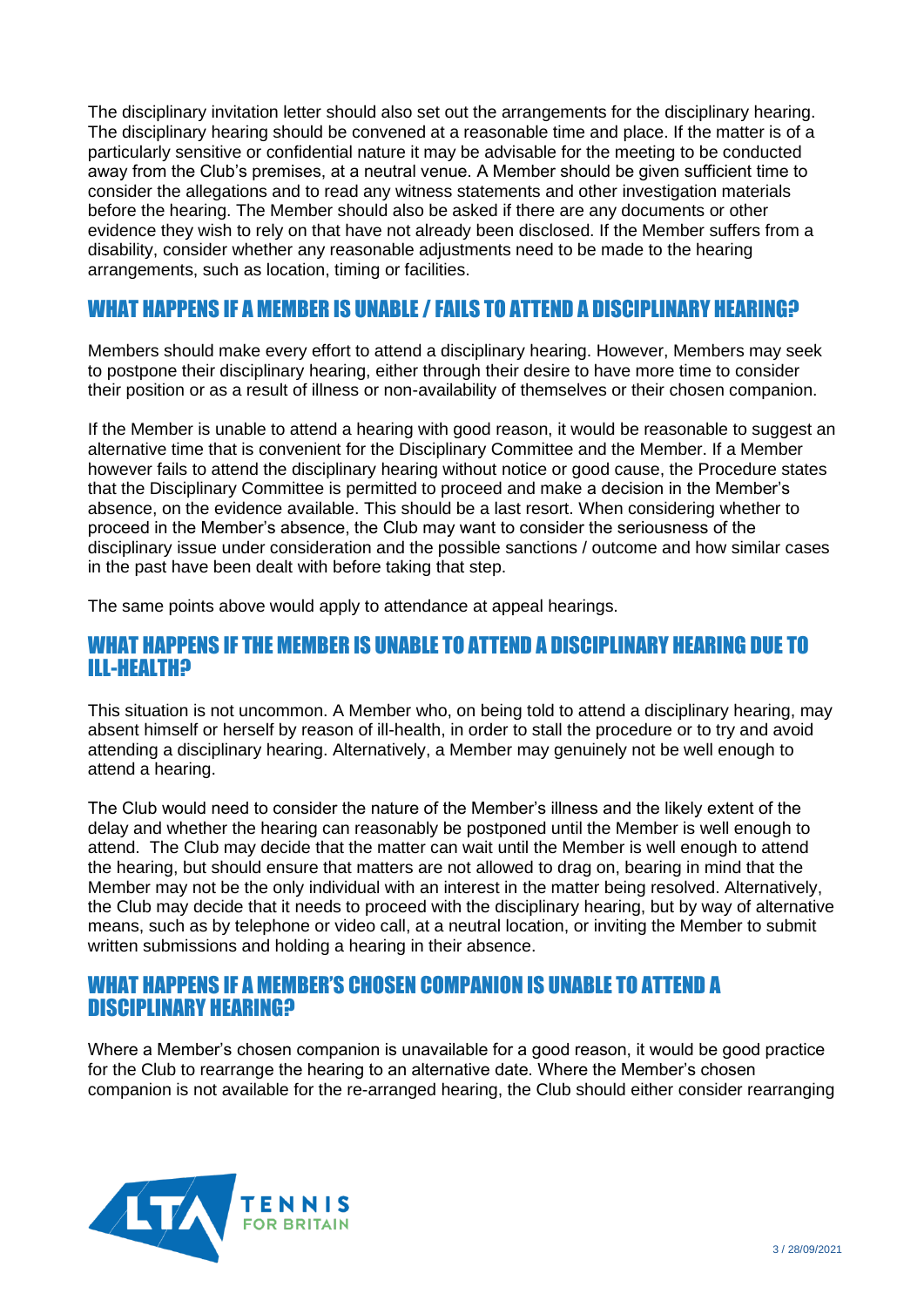the hearing for a later time when the companion is available or insist that the hearing proceeds and invite the Member to either attend alone or bring an alternative companion.

The same points above would apply to attendance at appeal hearings.

# HOW DO YOU CONDUCT A DISCIPLINARY HEARING?

The following steps are recommended:

- At the start of the hearing, the chair of the Disciplinary Committee should introduce those present and, if the Member is unaccompanied, remind the Member again of their right to be accompanied.
- The chair should ensure that the Member is comfortable, has read the Procedure and has received copies of any documentation that may have been sent to them. Any minute or note-taking arrangements should be discussed and confirmed. Make clear that covert recordings of the hearing are not permitted.
- A final check could be made as to whether any reasonable adjustments need to be made if the Member is disabled, although this should ideally have been addressed at the time the Club first contemplated arranging a hearing.
- The Chair should lead the hearing and should clearly set out the detail of the allegations that have been made against the Member. Any evidence supporting the allegations should be presented.
- The Member should be invited to ask questions as necessary.
- The Member should then be given a reasonable opportunity to respond to the allegations, present their version of events and produce any evidence in support.
- Once the Member has presented their case, the Chair should summarise the information put forward by both parties and any clarification from the Member should be requested at this point.

The Disciplinary Committee should be mindful throughout the process to remain polite and calm, which is sometimes easier said than done. The Member, who will inevitably be under stress, may react in a way not anticipated by the Disciplinary Committee and be bad tempered, angry, abusive or visibly distressed. The Disciplinary Committee should be sensitive to this and, if necessary, make sensible use of adjournments for time out and allow Members to regain their composure before continuing.

Once both sides of the case have been presented and there are no further questions, the hearing should ideally be concluded. The Disciplinary Committee should decide whether any follow up action is required. Issues that have been raised by the Member may require further investigation and witnesses may need to be re-interviewed. If new information subsequently comes to light then this should be given to the Member in writing, together with an opportunity to respond to it.

Avoid communicating an outcome at the end of the hearing. Bring the meeting to a close and advise that the decision will be communicated in writing once the Disciplinary Committee has had the opportunity to consider all of the evidence and form a decision. This ensures that proper consideration is given to what has been discussed at the hearing and that the Member can see that they have been treated fairly and reasonably. Announcing the decision immediately after the Member has finished speaking may suggest that the outcome was predetermined.

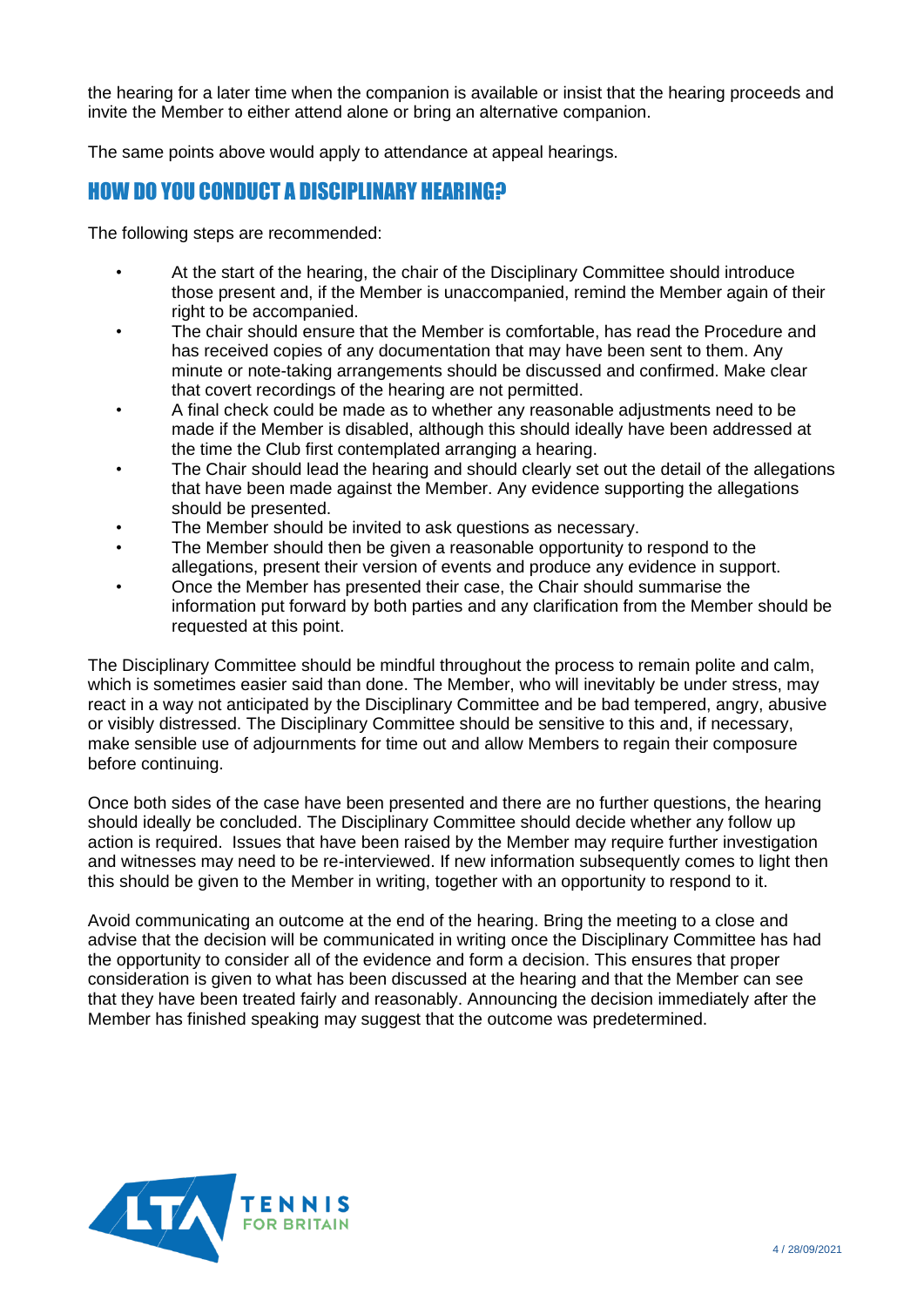#### WHO CAN THE MEMBER BRING AS A COMPANION TO THE DISCIPLINARY HEARING AND ANY APPEAL HEARING?

Under the Procedure the Member has the right to bring a companion to a disciplinary or appeal hearing (but not to an investigation meeting). The Procedure does not impose any criteria or limitations on the choice of companion and therefore, the Member is at liberty to choose who they wish to accompany them, within reason. Although, the Procedure does reserve the right for the relevant committee to object to a chosen companion, if there are reasonable grounds for doing so (see below).

### WHEN WOULD IT BE REASONABLE FOR THE DISCIPLINARY OR APPEAL COMMITTEE TO OBJECT TO A CHOSEN COMPANION?

An objection may arise where the Disciplinary Committee believes that the presence of the chosen companion may prejudice the hearing. This might occur, for example due to their connection with the investigation, any witnesses or involvement in the allegations made. The committee may have concerns regarding the companion's potentially disruptive behaviour or concerns regarding confidentiality or even for their own safety (e.g. if they fear the companion may become threatening, aggressive or violent). The Club may also want to prohibit a legally qualified person (such as a barrister, solicitor or legal executive) from attending as a companion.

In any event, the Club needs to adopt a consistent and fair approach as to who is allowed to attend as a companion and to also be mindful of any disabilities which the Member may have.

#### WHAT IS MEANT BY THE 'ON BALANCE OF PROBABILITIES' WHEN DETERMINING THE OUTCOME OF THE DISCIPLINARY?

The "balance of probabilities" essentially means that when making their decision, the Disciplinary Committee need to be satisfied, based on the evidence that the alleged misconduct, breach of rules etc. was more likely than not to have occurred. In other words, there was more than a 50% chance that the alleged act or omission occurred.

# HOW DO YOU CONDUCT AN APPEAL BY WAY OF A REVIEW?

The appeal under the Procedure should take the form of a "review" of the original decision, rather than a full-re-hearing. In practice, this means that the Appeal Committee should review the original decision of the Disciplinary Committee and all of the evidence that the Disciplinary looked at in reaching its decision. The Appeal Committee should consider whether it was reasonable for the Disciplinary Committee to have reached the decision that it made. In doing so, it should consider whether there were reasonable grounds for the decision made by the Disciplinary Committee based on the evidence available to them at that time, whether the procedure was followed correctly and whether the penalty imposed was too harsh or disproportionate

# WHAT RECORDS SHOULD BE MADE OF THE DISCIPLINARY AND APPEAL PROCEEDINGS?

The records should include:

- Details of the allegation(s) and the sanction imposed.
- Details of the investigation that was carried out and the evidence which came to light as a result.
- Copies of correspondence sent to the Member with enclosures.